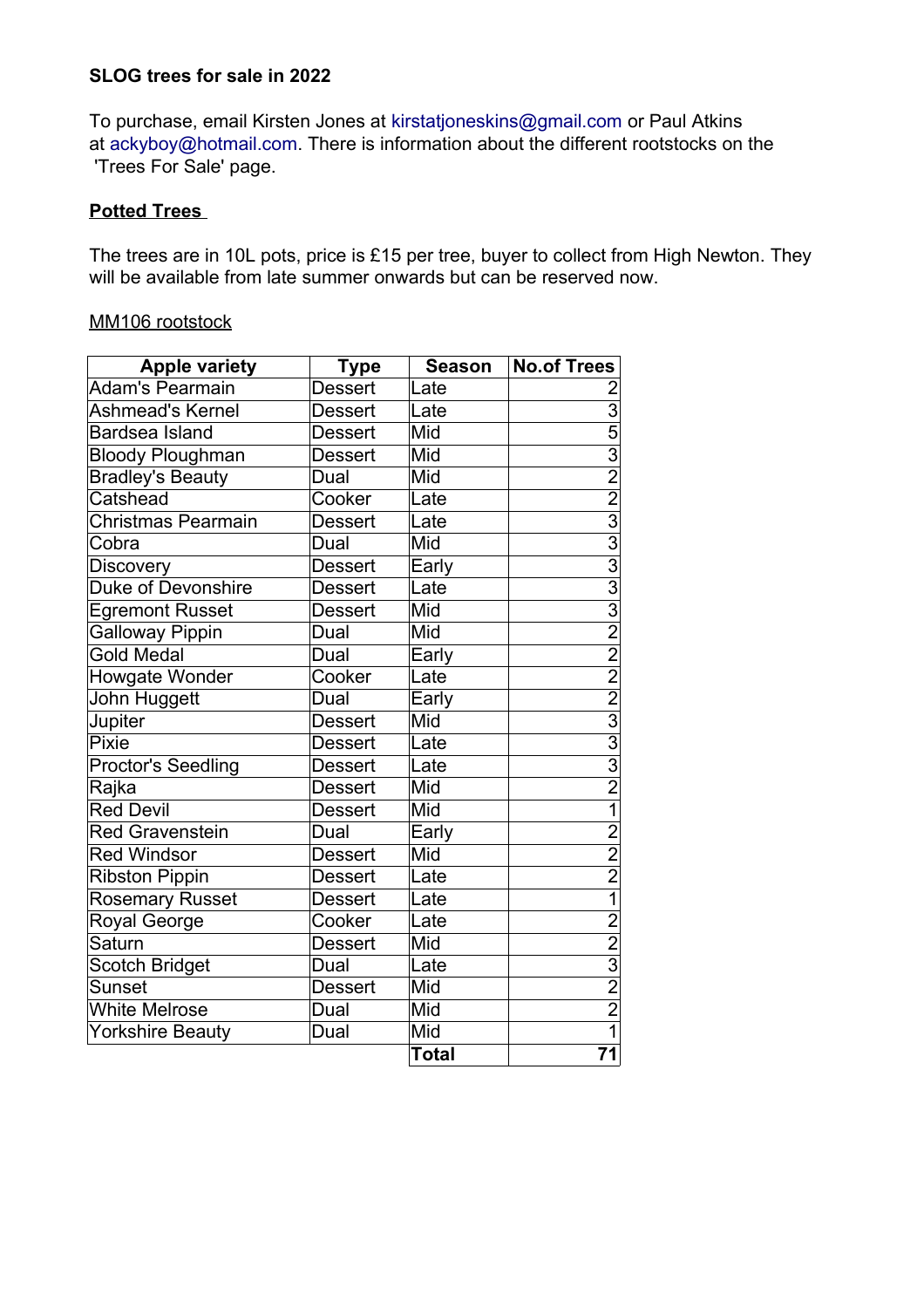### MM111 Rootstock

| <b>Apple variety</b>      | <b>Type</b>    | <b>Season</b> | <b>No.of Trees</b>                                                                                                                                                                                        |
|---------------------------|----------------|---------------|-----------------------------------------------------------------------------------------------------------------------------------------------------------------------------------------------------------|
| <b>Adam's Pearmain</b>    | <b>Dessert</b> | Late          | 2                                                                                                                                                                                                         |
| Ashmead's Kernel          | <b>Dessert</b> | Late          |                                                                                                                                                                                                           |
| <b>Bardsea Island</b>     | <b>Dessert</b> | Mid           |                                                                                                                                                                                                           |
| <b>Bloody Ploughman</b>   | <b>Dessert</b> | Mid           |                                                                                                                                                                                                           |
| <b>Bradley's Beauty</b>   | Dual           | Mid           |                                                                                                                                                                                                           |
| Catshead                  | Cooker         | Late          |                                                                                                                                                                                                           |
| <b>Christmas Pearmain</b> | <b>Dessert</b> | Late          |                                                                                                                                                                                                           |
| <b>Discovery</b>          | <b>Dessert</b> | Early         |                                                                                                                                                                                                           |
| <b>Duke of Devonshire</b> | Dessert        | Late          |                                                                                                                                                                                                           |
| <b>Egremont Russet</b>    | <b>Dessert</b> | Mid           | $2\overline{)2\overline{)2\overline{)2\overline{3}}}$ $3\overline{)2\overline{)3\overline{)3}}$ $2\overline{)2\overline{)3\overline{)2}}$ $3\overline{)2\overline{)2}}$ $3\overline{)2\overline{)3}}$ $1$ |
| <b>Gold Medal</b>         | Dual           | Early         |                                                                                                                                                                                                           |
| Howgate Wonder            | Cooker         | Late          |                                                                                                                                                                                                           |
| John Huggett              | Dual           | Early         |                                                                                                                                                                                                           |
| Jupiter                   | <b>Dessert</b> | Mid           |                                                                                                                                                                                                           |
| Katy                      | <b>Dessert</b> | Early         |                                                                                                                                                                                                           |
| <b>Keswick Codlin</b>     | Cooker         | Early         |                                                                                                                                                                                                           |
| Pixie                     | <b>Dessert</b> | Late          |                                                                                                                                                                                                           |
| <b>Proctor's Seedling</b> | <b>Dessert</b> | Late          |                                                                                                                                                                                                           |
| Rajka                     | <b>Dessert</b> | Mid           |                                                                                                                                                                                                           |
| <b>Red Devil</b>          | <b>Dessert</b> | Mid           |                                                                                                                                                                                                           |
| <b>Red Gravenstein</b>    | Dual           | Early         |                                                                                                                                                                                                           |
| <b>Red Windsor</b>        | <b>Dessert</b> | Mid           |                                                                                                                                                                                                           |
| <b>Ribston Pippin</b>     | <b>Dessert</b> | Late          | $\frac{2}{2}$ $\frac{2}{3}$ $\frac{3}{4}$                                                                                                                                                                 |
| <b>Rosemary Russet</b>    | <b>Dessert</b> | Late          |                                                                                                                                                                                                           |
| Royal George              | Cooker         | Late          |                                                                                                                                                                                                           |
| Saturn                    | <b>Dessert</b> | Mid           | $\frac{3}{1}$                                                                                                                                                                                             |
| Scotch Bridget            | Dual           | Late          |                                                                                                                                                                                                           |
| Sunset                    | <b>Dessert</b> | Late          | $\frac{3}{2}$                                                                                                                                                                                             |
| <b>White Melrose</b>      | Dual           | Mid           |                                                                                                                                                                                                           |
| <b>Yorkshire Beauty</b>   | Dual           | Mid           | $\overline{2}$                                                                                                                                                                                            |
|                           |                | Total         | $\overline{71}$                                                                                                                                                                                           |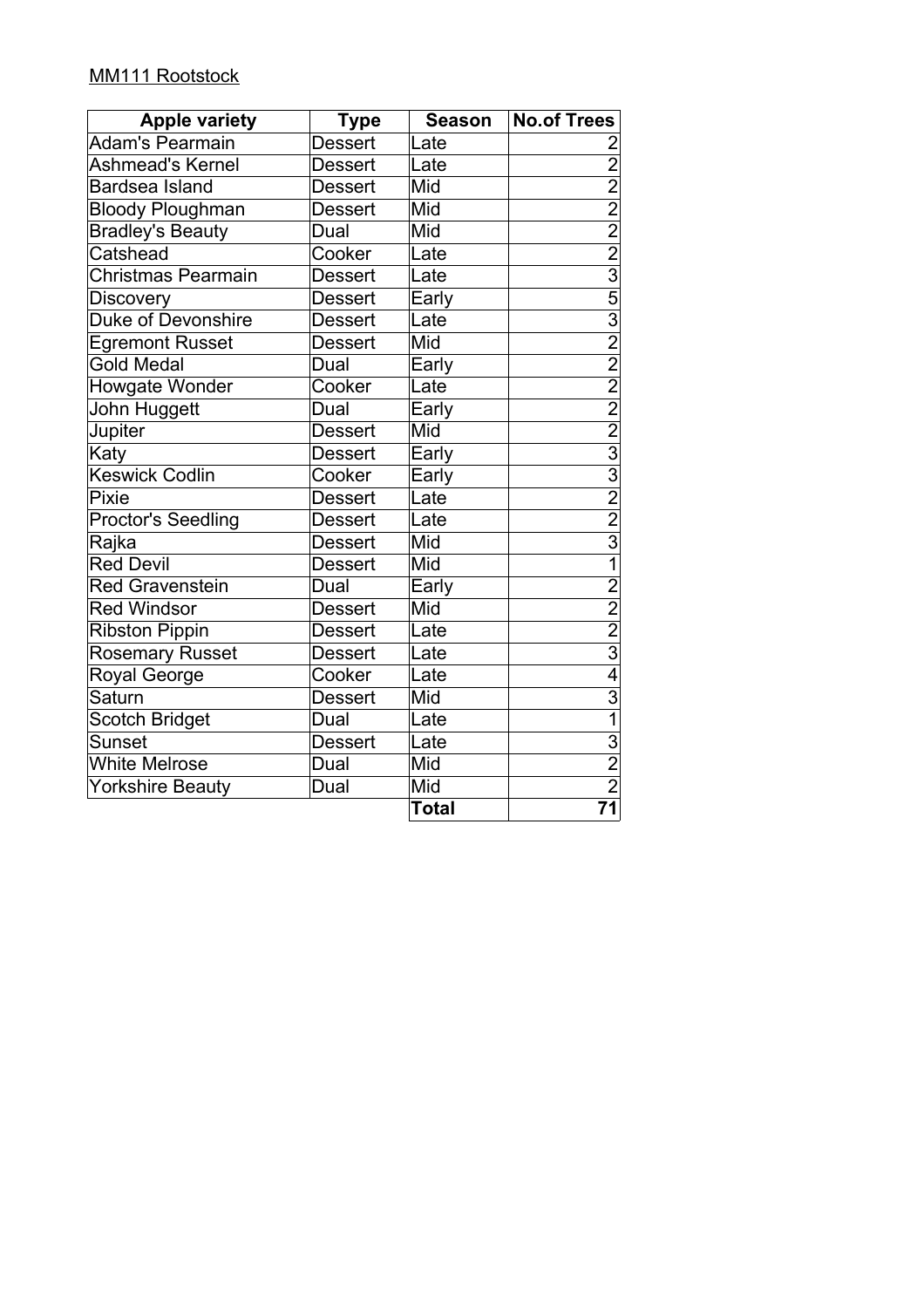# M25 rootstock

| <b>Apple variety</b>    | Type           | <b>Season</b> | <b>No.of Trees</b> |
|-------------------------|----------------|---------------|--------------------|
| Duke of Devonshire      | <b>Dessert</b> | Late          |                    |
| Howgate Wonder          | Cooker         | Late          |                    |
| John Huggett            | Dual           | Early         |                    |
| Katy                    | <b>Dessert</b> | Early         | 1                  |
| Lord Derby              | Cooker         | Mid           |                    |
| Pixie                   | <b>Dessert</b> | Late          |                    |
| Rajka                   | <b>Dessert</b> | Mid           | 1                  |
| <b>Red Devil</b>        | <b>Dessert</b> | Mid           |                    |
| <b>Red Gravenstein</b>  | Dual           | Early         |                    |
| <b>Rosemary Russet</b>  | <b>Dessert</b> | Late          |                    |
| Saturn                  | <b>Dessert</b> | Mid           |                    |
| <b>Scotch Bridget</b>   | Dual           | Late          | 1                  |
| <b>White Melrose</b>    | Dual           | Mid           | 1                  |
| <b>Yorkshire Beauty</b> | Dual           | Mid           |                    |
|                         |                | Total         | 14                 |

# M26 rootstock

| <b>Apple variety</b>      | <b>Type</b> | Season | <b>No.of Trees</b> |
|---------------------------|-------------|--------|--------------------|
| Ashmead's Kernel          | Dessert     | Late   |                    |
| Bardsea Island            | Dessert     | Mid    |                    |
| <b>Bloody Ploughman</b>   | Dessert     | Mid    |                    |
| <b>Bradley's Beauty</b>   | Dual        | Mid    |                    |
| Catshead                  | Cooker      | Late   |                    |
| <b>Christmas Pearmain</b> | Dessert     | Late   |                    |
| <b>Egremont Russet</b>    | Dessert     | Mid    |                    |
| <b>Gold Medal</b>         | Dual        | Early  |                    |
| Howgate Wonder            | Cooker      | Late   |                    |
| Katy                      | Dessert     | Early  |                    |
| Rajka                     | Dessert     | Mid    |                    |
| <b>Red Windsor</b>        | Dessert     | Mid    |                    |
| Saturn                    | Dessert     | Mid    |                    |
| <b>Scotch Bridget</b>     | Dual        | Late   |                    |
| Sunset                    | Dessert     | Mid    |                    |
| <b>White Melrose</b>      | Dual        | Mid    |                    |
|                           |             | Total  |                    |

**Total number of Trees = 173**

$$
173
$$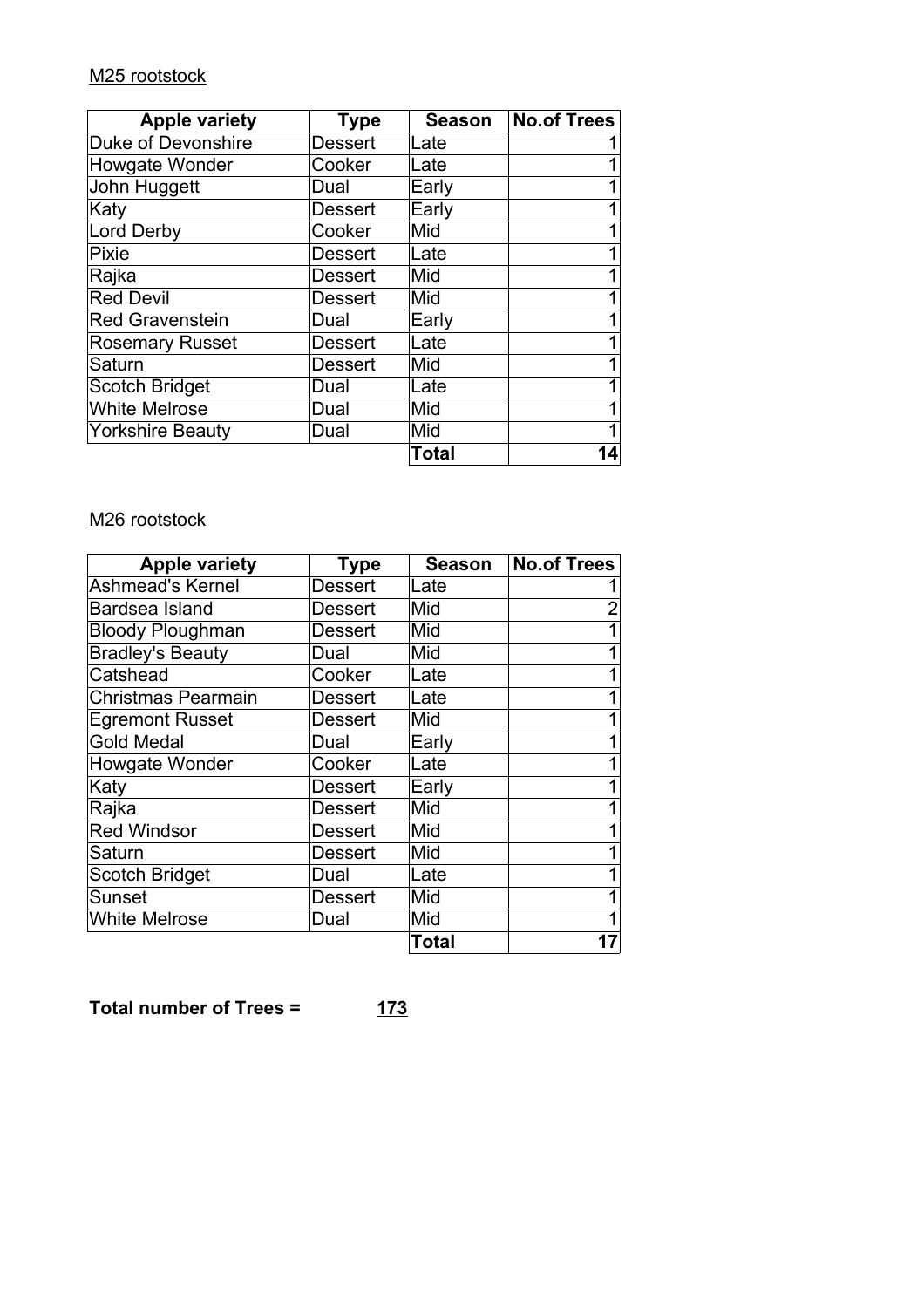# **Bare Root Trees**

We are also selling bare root trees this year, which will be available during the dormant season from around mid December. Price is £15 a tree, buyer to collect from High Newton.

## MM106 rootstock

| <b>Apple variety</b>    | <b>Type</b>    | <b>Season</b> | <b>No.of Trees</b> |
|-------------------------|----------------|---------------|--------------------|
| <b>Adam's Pearmain</b>  | Dessert        | Late          |                    |
| <b>Ashmead's Kernel</b> | Dessert        | Late          |                    |
| Bardsea Island          | Dessert        | Mid           |                    |
| <b>Bradley's Beauty</b> | Dual           | Mid           |                    |
| Egremont Russet         | Dessert        | Mid           |                    |
| <b>Gold Medal</b>       | Dual           | Early         |                    |
| Howgate Wonder          | Cooker         | Late          |                    |
| John Huggett            | Dual           | Early         |                    |
| <b>Keswick Codlin</b>   | Cooker         | Early         |                    |
| Rajka                   | Dessert        | Mid           |                    |
| <b>Red Devil</b>        | Dessert        | Mid           |                    |
| <b>Red Windsor</b>      | Dessert        | Mid           |                    |
| <b>Ribston Pippin</b>   | Dessert        | Late          |                    |
| <b>Rosemary Russet</b>  | <b>Dessert</b> | Late          |                    |
| Royal George            | Cooker         | Late          |                    |
| Saturn                  | Dessert        | Mid           |                    |
| Sunset                  | Dessert        | Mid           |                    |
| <b>Yorkshire Beauty</b> | Dual           | Mid           |                    |
|                         |                | Total         | 18                 |